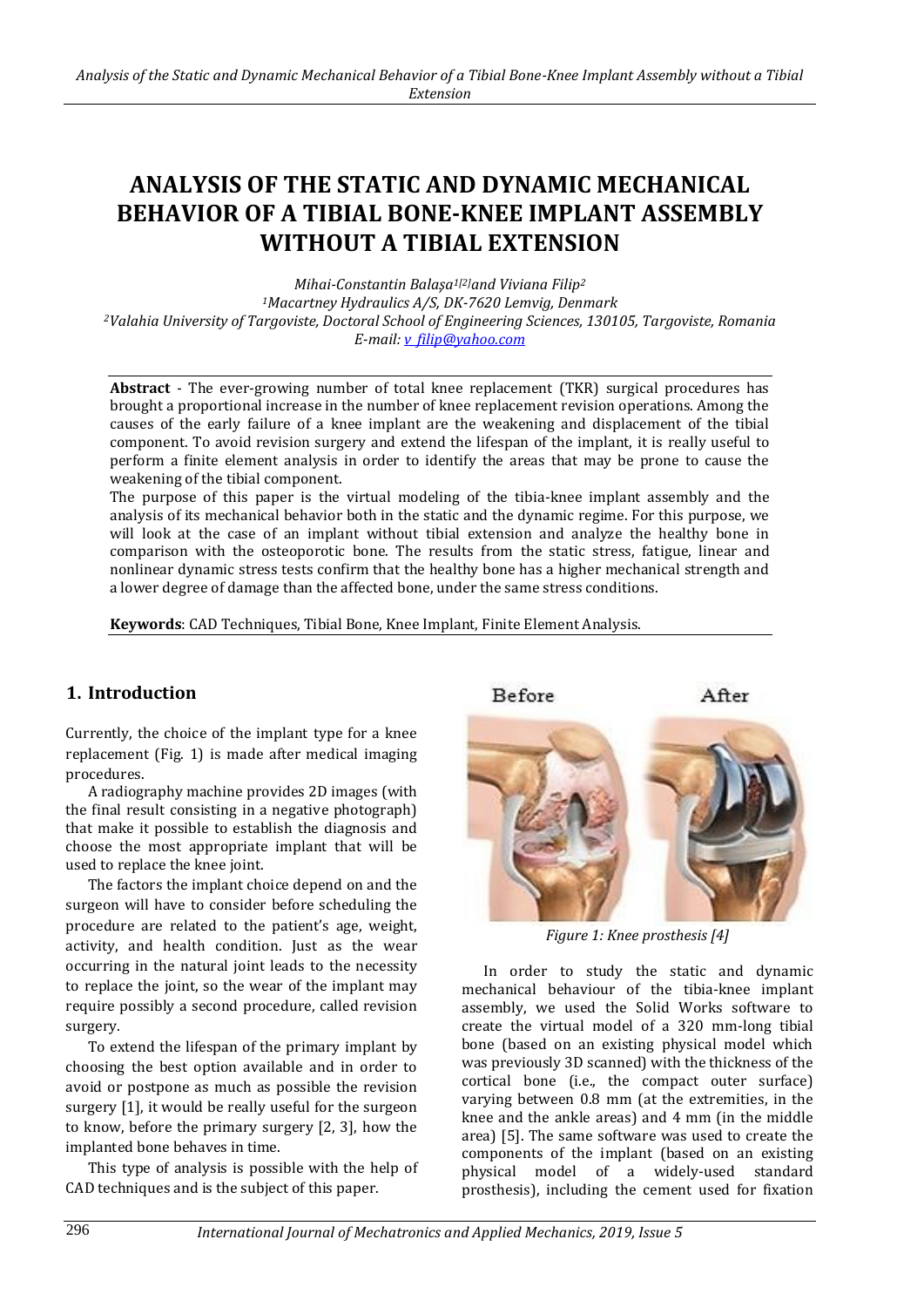[6]. Then we used the finite element method to study the mechanical behavior of the bone-implant assembly.

#### **2. Working Method and Resources Used**

After creating the virtual model of the tibia and knee implant, we produced the tibial bone-implant assembly (Fig. 2-a), seeking the correct positioning of the implant on the tibial plateau. The tibial component of the implant is aligned correctly by dividing hypothetically the tuberosity into three parts (Fig. 2-b): the medial part (the inside of the bone, i.e. the side facing the other leg), the central part (the middle) and the lateral part (the outward side). A line is drawn that separates the medial part from the central part, then the tibial metal component of the implant (i.e. the tibial plateau) is positioned on the borderline.



*Figure 2: Knee Implant, a) Implant components, b) Tibial Alignment*

Next, we assigned material properties to each of the assembly's components: cortical bone, spongy bone, polyethylene insert, tibial metal component, and fixation cement – as follows:

For the healthy cortical bone: Young's modulus E = 1700N / mm2, Poisson's ratio = 0.2, density = 800 kg / m3, Tensile strength 1.2 N / mm2, Compressive strength 1.9 N / mm2.

For the healthy spongy bone:  $E = 700N / mm^2$ . Poisson's ratio = 0.2, density = 600 kg /  $m^3$ , Tensile strength 1.3 N / mm2, Compressive strength 1.8 N / mm<sup>2</sup>.

For the polyethylene insert we selected the High-Density Polyethylene option from the list of materials and assigned the following default parameters: Young's modulus  $E = 1070$  N / mm<sup>2</sup>, Poisson's ratio =  $0.41$ , density =  $952$ kg / m<sup>3</sup>

For the tibial component we selected the Ti-6Al-4V alloy from the list of materials and assigned the following default parameter: Young's modulus  $E =$ 104800 N / mm<sup>2</sup>, Poisson's ratio = 0.31, density = 4428 kg / m<sup>3</sup>

For the fixation cement we assigned the following parameters: Young's modulus  $E = 2150$  N / mm<sup>2</sup>, Poisson's ratio =  $0.48$ , density =  $1100$ kg / m<sup>3</sup>.

We discretized the entire virtual model into nodes and elements, we applied a 2100 N load force (3 times the average weight of a patient) on the surfaces of the polyethylene insert and a gravitational acceleration of  $9.81m / s<sup>2</sup>$  along the longitudinal axis of the of the tibial bone.

We analyzed the mechanical behavior of both assemblies (healthy tibia-knee implant, respectively impaired tibia-knee implant) under static stress, linear and nonlinear dynamic stress and fatigue testing conditions.

#### **3. Results of the Static Stress Analysis for the Healthy Tibial Bone-Knee Implant Assembly**

The highest stress (von Mises) values obtained under static load conditions are 21.9 MPa and were measured on the polyethylene insert, which indicates that this component, like the lateral meniscus, absorbs part of the stresses, as can be seen in Fig. 3.



*Figure 3: Von Mises stress values (MPa). Detail – section through the assembly, with the corresponding maximum stress values*

The largest displacement values measured 0.117 mm and were found on the polyethylene insert.

These displacements propagate progressively through the tibial metal component (Fig. 4). On the Z-axis, the largest displacements are up to 0.098 mm.



*Figure 4: URES displacements (mm). Sectional detail*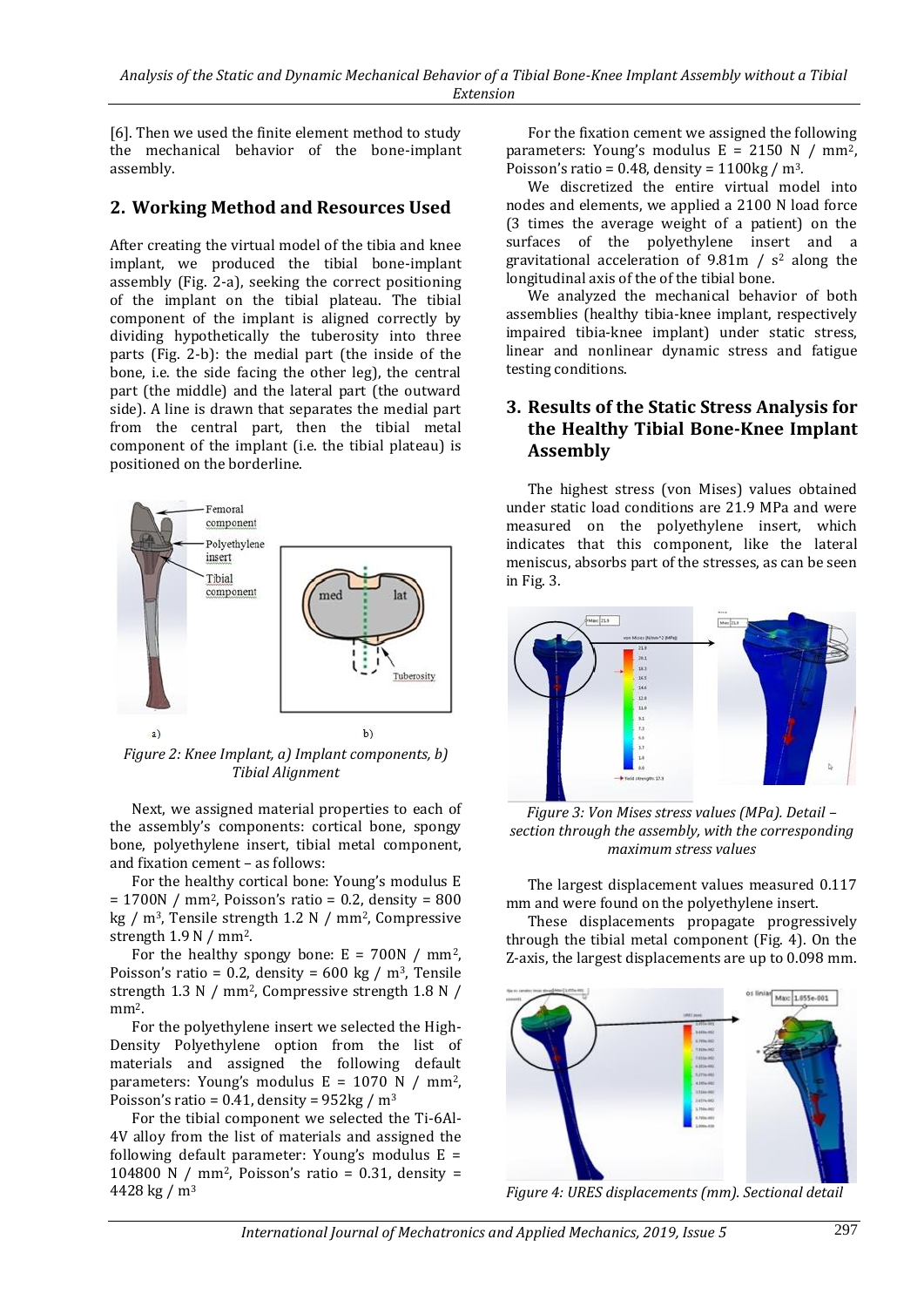As for the contact pressure between the tibialcomponent, the cement and the proximal part of the tibial bone (near the implant), a high pressure was measured between these components, which indicates a high pressure resistance of 13.1 MPa, Fig. 5.



*Figure 5: Contact pressure results MPa*

## **4. Results of The Fatigue Resistance Analysis for the Healthy Tibial Bone-Knee Implant Assembly**

After assigning the initial conditions, we used the software to add an "event" which enabled us to analyze the resistance of the implanted bone when going through 700,000 functioning cycles.

After the event simulation, we obtained the following results:

- Damage percentage – the percent of the bone assembly that is damaged after going through the selected number of cycles, seen as a whole. In our case, the maximum damage percentage was 41.7% and was measured on the polyethylene insert, Fig. 6 a.

- Total Life (cycle) – the total number of cycles the assembly withstands. In the case under study, the maximum number of cycles that the tibial boneknee implant assembly can withstand is 1.000.000. Therefore, the assembly is able to withstand the 700,000 cycles it has been subjected to. Fatigue occurs in the back area of the polyethylene insert after 83,500 cycles, Fig. 6-b.

- Load Factor – the load factor under the impact of the maximum number of cycles the assembly is subjected to, and the force applied to it. It is noted that the red area is found at the bottom of the tibia, which is confirmed by the fact that in most cases the tibial bone breaks above the ankle – Fig. 6 c.



Figure 6: Fatigue analysis results a) Damage percentage b) Total life (maximum number of cycles) c) Load factor

# **5. Results of the Linear Dynamic Stress Analysis for the Healthy Tibial Bone-Knee Implant Assembly**

For the purpose of this analysis, we will apply a 214 kgf (2100N) inertial mass distributed along the longitudinal axis of the tibia. This force will be applied to the assembly for one second, Fig. 7.



*Figure 7: Applying the force. Graph showing the force applied to the assembly for a period of one second*

The highest von Mises stress values measure 43.2 MPa and are found at the contact area between the metallic tibial component and the proximal part of the tibial bone, Fig. 8.



*Figure 8: Von Mises stress values (MPa) The largest displacements are found on the Z-axis, on the polyethylene insert, and measure 0.165 mm.*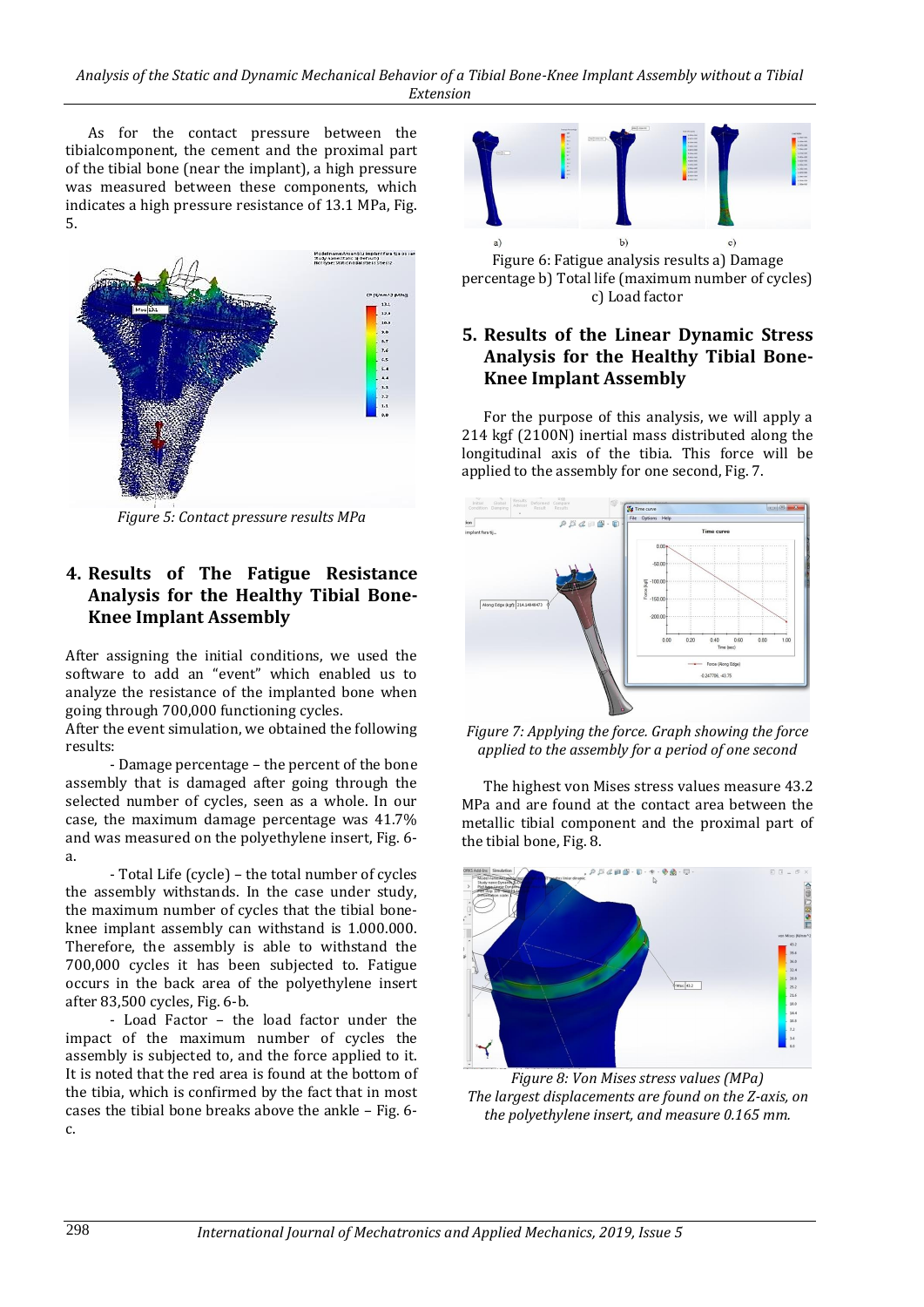## **6. Results of the Nonlinear Dynamic Stress Analysis for the Healthy Tibial Bone-Knee Implant Assembly**

The force applied is 2100 N on the surfaces of the polyethylene insert, along the longitudinal axis, Fig. 9-a. The curve showing the force variation for a period of one second is nonlinear, as can be seen in Fig. 9-b.



*Figure 9: Applying the load force: a) force direction – along the longitudinal axis b) graph showing the force variation with time*

The highest stress values are found on the edge of the tibial component, at the contact with the polyethylene insert, and measure 84.4 MPa, Fig. 10.



*Figure 10: Von Mises stress values (MPa), von Mises stress (MPa) detail*

In this case also, the displacements are found on the polyethylene insert and measure up to 0.151 mm. The displacement values decrease gradually towards the tibial component, Fig. 11.

The detail below shows a section through the assembly and the displacements measured on the polyethylene insert.



*Figure 11: URES Displacement (mm) Result, sectional detail of the assembly*

The equivalent displacements are very small, up to 5.93x10-6 mm.

The next step was to analyze the osteoporotic bone under the same stress conditions, in order to determine its behavior in comparison with that of the healthy bone.

For this purpose, we altered the mechanical properties of the healthy spongy bone the implant is fitted into and we assigned the following material properties to the osteoporotic spongy bone:

Young's modulus  $E = 1000 \text{ N} / \text{mm}^2$ , Poisson's ratio υ = 0.2, density  $ρ = 400$  kg / m<sup>3</sup>, Tensile strength 1.1 N / mm2, Compressive strength 1.7 N / mm<sup>2</sup>.

### **7. Results of the Static Stress Analysis for the Impaired Tibial Bone-Knee Implant Assembly**

The highest stress values were found on the polyethylene insert and measure 21.3 MPa (Fig. 12).

As can be noticed from the detail showing a section through the bone, these stresses propagate also along the tibial component.



*Figure 12: Von Mises stress values (MPa), sectional detail of the bone*

The pressure values found at the contact between the tibial component, the cement and the proximal part of the tibial bone are low (12.8 MPa, Fig. 13).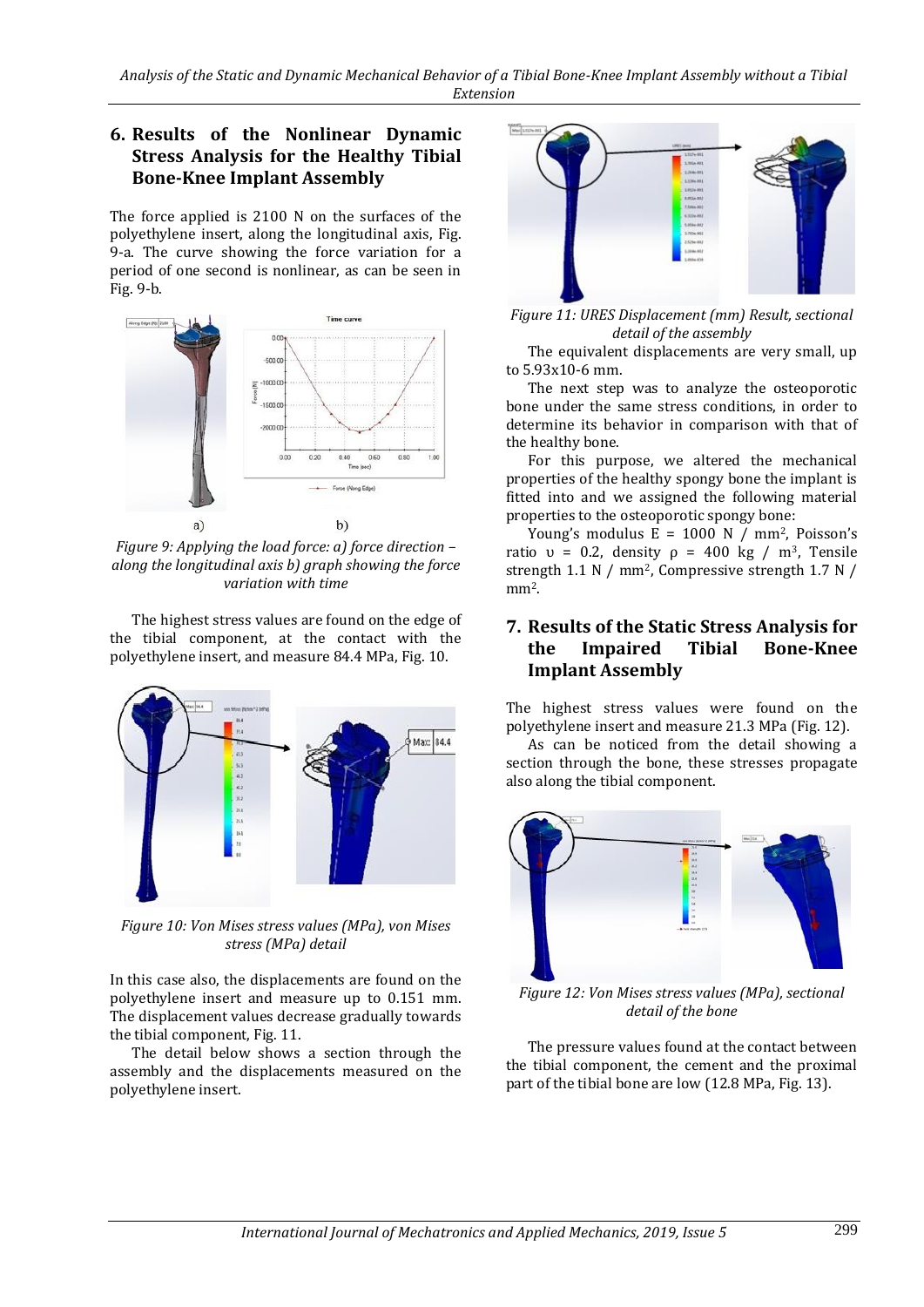*Analysis of the Static and Dynamic Mechanical Behavior of a Tibial Bone-Knee Implant Assembly without a Tibial Extension*



*Figure 13: Contact pressure results (MPa)*

The highest displacement values are found on the polyethylene insert, they measure 0.117 mm and are transferred progressively to the other components. The displacements on the Z-axis are lower than the overall values and measure 0.97 mm.

## **8. Results of the Fatigue Resistance Analysis for the Impaired Tibial Bone-Knee Implant Assembly**

After assigning the initial conditions, we used the software to add an "event" which enabled us to analyze the resistance of the impaired bone when going through 700,000 cycles. We configured the Damage percentage parameter for the entire model and we found that our assembly is damaged to a proportion of minimum 70% and maximum 91.7% in the area of the polyethylene insert, Fig. 14-a.

We also found that the maximum number of cycles the impaired bone-knee implant assembly can withstand is 1,000,000 cycles.

Fatigue occurs in the back area of the polyethylene insert after 60,441 cycles, Fig. 14-b.

The load factor reaches its maximum values at the bottom of the tibial bone, which confirms that in most of the cases the tibial bone breaks above the ankle, Fig. 14-c.



*Figure 14: Fatigue analysis results. a) damage percentage b) maximum number of cycles (total life) c) load factor*

## **9. Results of the Linear Dynamic Stress Analysis for the Impaired Tibial Bone-Knee Implant Assembly**

The inertial mass applied is 214 kgf (2100N) distributed along the longitudinal axis of the tibia, increasing linearly, for a period of one second, Fig. 15.



*Figure 15: Left: applying the force; Right: time-force graph for a force applied for one second*

The highest von Mises stress values, measuring 28.4 MPa, are found on the edge of the tibial component, as seen in Fig. 16-a, and on the polyethylene insert as well.

In this case also, the largest displacement values are found on the polyethylene insert and measure 0.154 mm, as seen in Fig. 16-b. These displacements are transferred to the tibial component as well. On the Z-axis the displacements measure maximum 0.150 mm, as seen in Fig. 16-c. The displacements are found on the polyethylene insert and at the contact with the tibial component.



*Figure 16: a) Von Misses stress values (MPa), b) URES displacements (mm), c) URES displacements on the Zaxis (mm)*

### **10. Results of the Nonlinear Dynamic Stress Analysis for the Impaired Tibial Bone-Knee Implant Assembly**

The 2100 N force is applied along the longitudinal axis of the tibial bone, on the selected surfaces of the polyethylene insert.

The force varies in a nonlinear manner, and the graph representing the force applied for a period of one second is shown in Fig. 17.